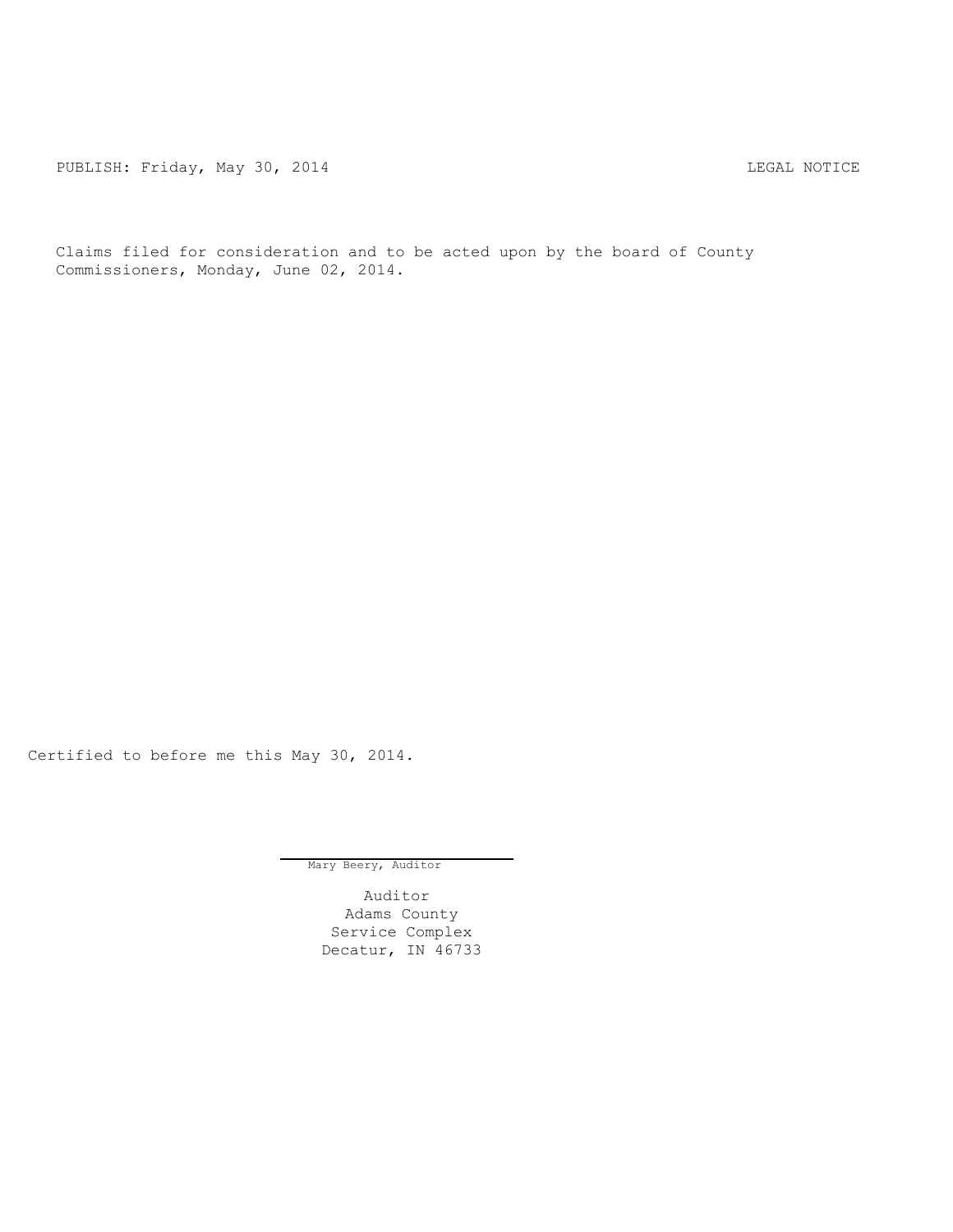

## **Claims Docket for Newspaper Adams County, Indiana**

## For Period: **5/6/2014** to **5/19/2014**

*313 W. Jefferson St. Decatur, IN 46733 (219) 724-2600*

## Date Claims to be Paid: **6/2/2014**

| <u>Vendor</u>                            | <u>Amount</u> | <b>Vendor</b>                        | <u>Amount</u> |
|------------------------------------------|---------------|--------------------------------------|---------------|
| Adams County Council On Aging, Inc.      | 2,125.00      | Adams Memorial Hospital              | 616.62        |
| Adams County Solid Waste                 | 54.63         | Indiana Michigan Power               | 3,816.18      |
| Appraisal Research Corporation           | 2,549.25      | Arnold Lumber Co., Inc.              | 1,543.29      |
| Beam, Longest, And Neff                  | 1,731.50      | <b>Berne Ready Mix</b>               | 250.00        |
| Berne Hardware Company, Inc.             | 15.68         | Berne Tri-Weekly News                | 8.26          |
| Suburban Propane LP                      | 55.00         | Brateman's, Inc.                     | 36.00         |
| <b>BSN</b> Sports Inc                    | 108.92        | Cintas Location #338                 | 47.26         |
| City Of Decatur                          | 1,613.73      | Decatur True Value                   | 97.17         |
| <b>Complete Printing Service</b>         | 88.00         | Darrell Sigworth                     | 353.23        |
| Decatur Chamber Of Commerce              | 10.00         | Douglas L. Bauman                    | 50.00         |
| Erie Haven                               | 3,213.24      | Gordon Food Service                  | 2,854.16      |
| Graybar                                  | 852.89        | Grimm's Auto                         | 134.25        |
| Hilty Engine Service                     | 1,800.00      | Indiana State Police                 | 95.00         |
| J & K Communications, Inc.               | 4,276.20      | The Janitors Supply Company, Inc.    | 101.50        |
| K-Mart                                   | 48.29         | Lehman Feed Mill                     | 2,564.00      |
| Mark S. Gresla, MD                       | 420.25        | Mind's Eye Graphics                  | 350.15        |
| Nipsco                                   | 1,596.98      | Park Center, Inc.                    | 98,054.50     |
| Piqua Repair Inc.                        | 294.27        | Portland Motor Parts, Inc            | 457.92        |
| Roto-Rooter                              | 250.00        | <b>Safety Systems</b>                | 362.66        |
| Selking International                    | 1,820.75      | Shifferly Dodge                      | 35.00         |
| Stone-Street Quarries, Inc.              | 88.22         | Teryl R. Smith                       | 41.00         |
| Print Shop                               | 126.94        | Thomas Fox                           | 25.00         |
| Top Supply Company                       | 2.35          | Treasurer of Adams County            | 748.65        |
| Tri-State First Aid                      | 38.10         | Underground Pipe & Valve,            | 7,730.96      |
| West Payment Center                      | 484.00        | Witham Toxicology Laboratory         | 2,672.95      |
| Christopher E. Harvey                    | 97.68         | Burry, Herman, Miller & Brown, P.C.  | 15,800.00     |
| Mitchell W. Hicks                        | 1,468.00      | CenturyLink                          | 680.33        |
| Schwartz Marathon of Berne Inc.          | 60.91         | Adams County Automotive Supply, Inc. | 29.98         |
| Ty A. Hanni                              | 70.00         | Croy Machine & Fabrication, Inc.     | 82.76         |
| Jay County REMC                          | 157.70        | Purdue University                    | 104,123.48    |
| Adam T. Miller                           | 50.00         | Indiana State Bar Associa            | 280.00        |
| Assoc. of IN Prosecuting Attorneys, Inc. | 350.00        | Bluhm & Reber                        | 160.00        |
| Bank Of Geneva                           | 1,200.00      | Waste Management                     | 65.89         |
| Nowak Supply Company, Inc                | 87.00         | B Secure Alarm Systems, Inc.         | 456.74        |
| Mary Beery                               | 172.30        | Jan Scott                            | 50.00         |
| Pam Hall                                 | 25.00         | Don Myers Plumbing                   | 183.78        |
| Adams County Soil & Water                | 13,300.00     | Boys & Girls Club                    | 3,000.00      |
| Zurcher's Best-One Tire & Auto Care, Inc | 78.12         | Tom Magnan/Special Needs             | 300.80        |
| Kristina Nichols                         | 18.48         | Charles M. Tooley                    | 322.96        |
| Geraldine Sudduth                        |               | Great American Broadband             |               |
|                                          | 93.72         |                                      | 3,771.40      |
| Harvest Land Co-op                       | 8,854.80      | Koorsen Fire and Security, Inc.      | 85.00         |
| Wal-Mart                                 | 276.20        | Adams County Truck Repair, Inc.      | 1,112.82      |
| Advanced Imaging Solutions, Inc.         | 41.65         | <b>MPH</b> Industries                | 91.12         |
| <b>Fastenal Company</b>                  | 153.83        | <b>Stamp Fulfillment Services</b>    | 1,390.25      |
| <b>ERS Wireless Communications</b>       | 1,570.90      | Michael G. Werling                   | 397.50        |
| Professional Food Equipment & Service    | 94.38         | Ian Gilbert                          | 13.88         |
| Troyer's Market LLC                      | 5,462.98      | Kendall Electric, Inc.               | 36.96         |
| Delbert Scheiman                         | 85.00         | <b>Uricks Trucking</b>               | 1,661.00      |